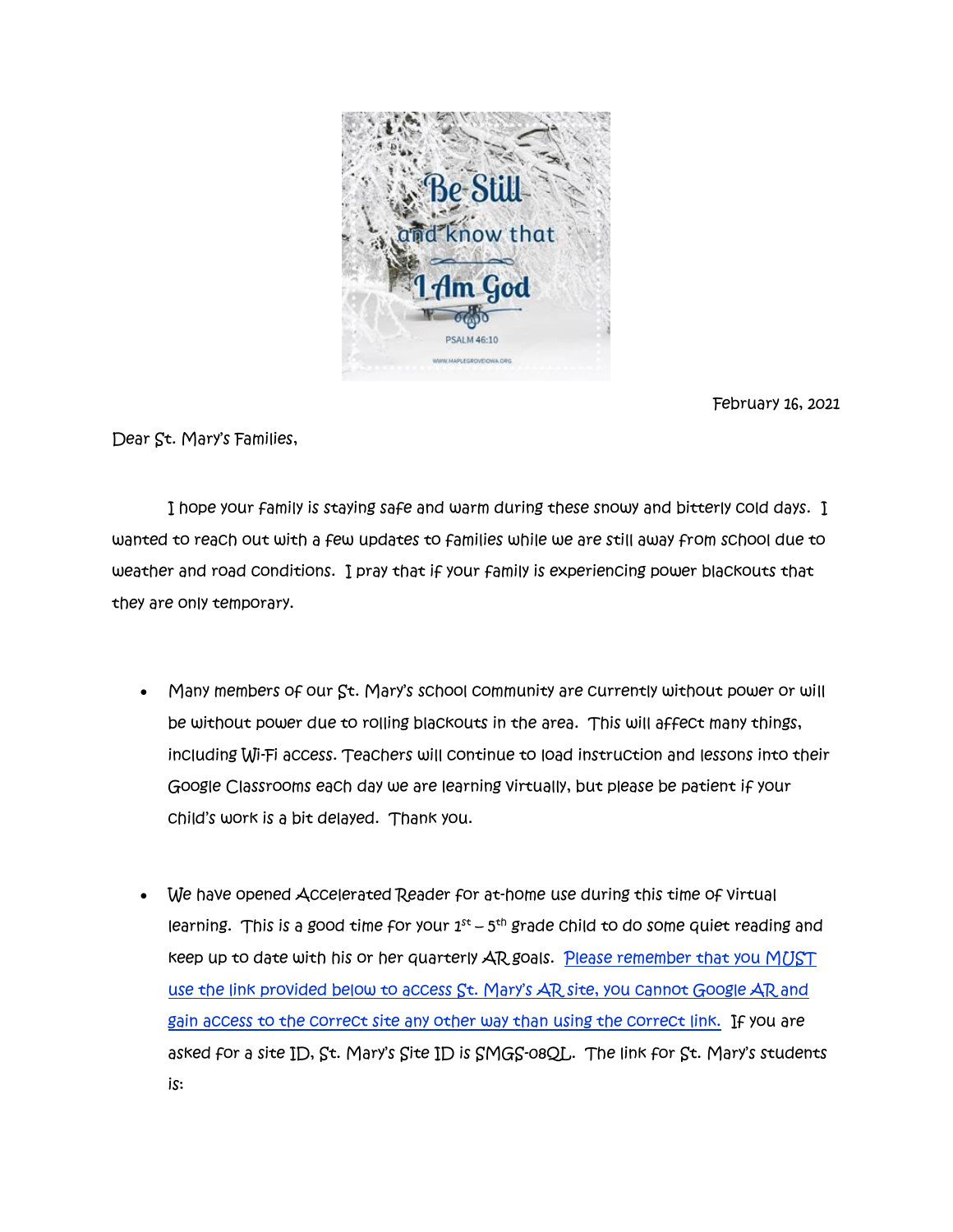## <https://global-zone08.renaissance-go.com/welcomeportal/194531>

Please remember that your child's User ID and Password for AR are case sensitive, and it is possible to be temporarily locked out with several failed attempts with logging in. If your child used the AR site last spring during  $4^{th}$  quarter at-home learning, your computer may still recognize the site in your browser. Your child's classroom teacher will be able to help you with user ID and password information, please reach out to her if you need any help. If you get an "OOPS!" from AR when you are trying to log in, please click the "Continue to the Welcome Page" and you will be directed the log in page.

Although there is no substitution for the classroom experience I am thankful that  $\mathsf{St}.$ Mary's has the virtual option of Google Classroom when weather or other circumstances prohibit in-class learning. If you have an elementary student, please realize that the taped instruction and downloaded assignments in your child's Google Classroom are REQUIRED and your child needs to complete the assignments for a grade. Specials classes (Spanish, PE, Music, Technology, Art, etc.) may post activities to serve as enrichment during virtual learning, but classroom teachers are posting REQUIRED work that needs to be completed and submitted by your student. Early Childhood teachers (Early Learners, Preschool, and Pre-K) have gone to great care to create instruction and activities for each of their classes to view and complete as well, but these assignments are not graded like elementary work. If you have not visited your child's Google Classroom please do so. If you need your child's password or any helpful hints, please contact your child's classroom teacher. Your child's teacher will be loading classwork each morning we are not in school for you to access by 10:00 a.m.

As always, please contact me with any questions you may have. Our business offices will be closed until we return to on-campus learning, but I will help you in any way that I am able.